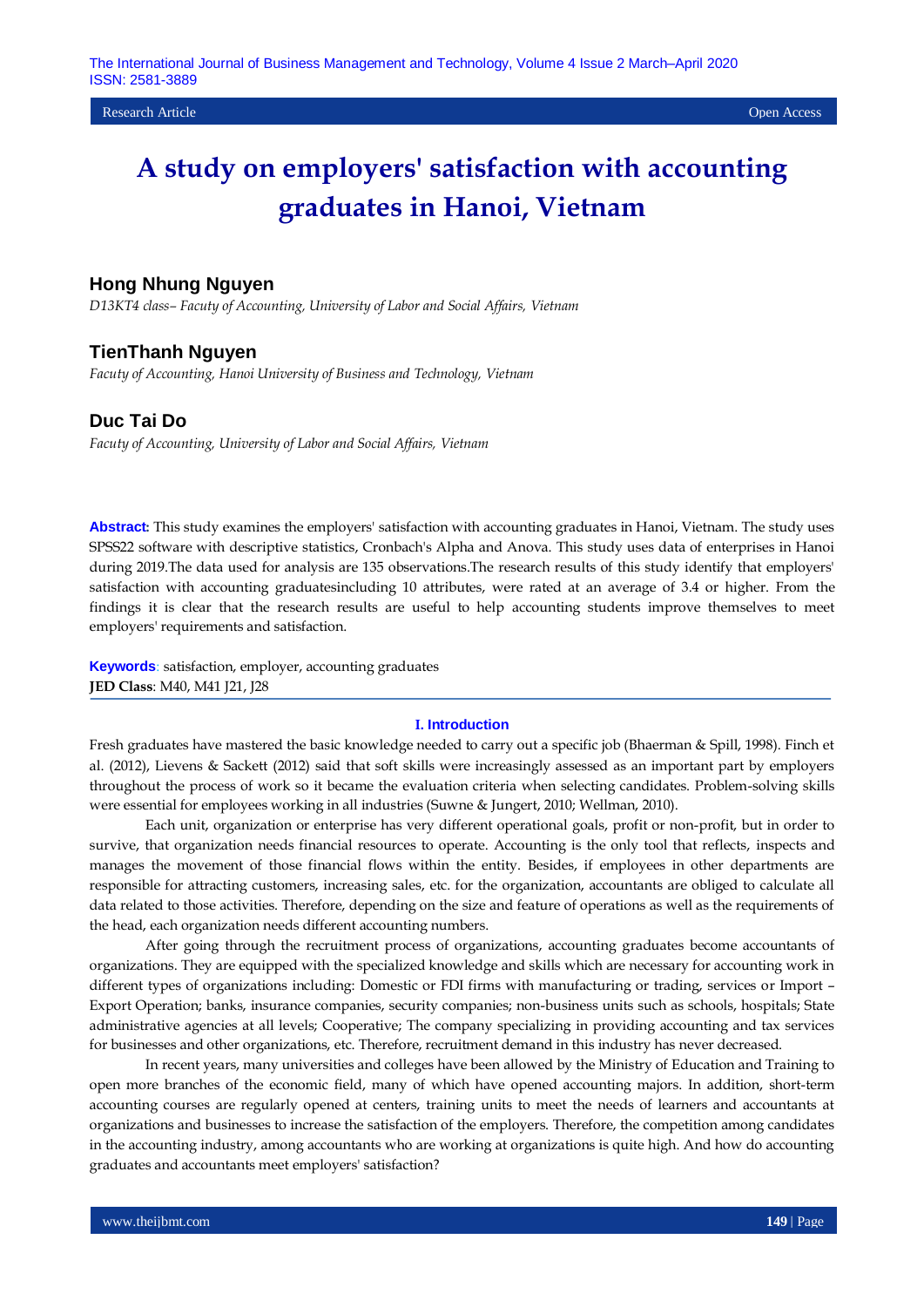Employers always place expectations on accounting candidates, because if they make the wrong choice, it will affect the operation of the organization. Therefore, in the process of selecting candidates, using them for job, employers always employ recruitment methods to recruit candidates who meet their requirements, thereby satisfying the satisfaction in the best way.

In Hanoi, there are dozens of Universities specialized in Accounting such as National Economics University, University of Labor and Social Affairs, Hanoi University of Business and Technology, Foreign Trade University, Hanoi University of Industry, etc. In particular, the accounting profession of the University of Labor and Social Affairs was born 60 years ago, having 11 regular undergraduate graduating with thousands of students. Employers' assessment and comments are one of the most important bases for evaluating the quality of the industry's output. However, there is not enough information from employers to recruit accounting students.

From the above reasons, a study on employers' satisfaction with accounting graduates in Hanoi, Vietnam is necessary and important because this is the basis to obtain sufficient information about the quality of accounting students graduated, in order to improve the training program; help accounting students improve themselves to meet employers' requirements and satisfaction.

#### **II. Literature Review**

Typical researches in the world are about the basic requirements of employers for university graduates, thus satisfying employers' satisfaction such as:

Employers' requirements were soft skills for students (Andrews &Higson, 2008; Graham et al. 2010; Lievens&Sackett, 2012; Nickson et al. 2012). Findch et al. (2013) also mentioned 5 types of soft skills that employers are interested in recruiting students: communication skills, listening skills, professional skills and teamwork skills.

Employer's requirements were problem-solving skills for students (Wellman, 2010; Reid & Anderson, 2012). This skill requires the ability to judge, analyze and synthesize, related to intelligence, etc. Problem solving skills included: critical thinking skills, creative thinking skills, leadership skills and adaptability (Reid & Anderson, 2012).

Professional knowledge requirements for students (Huang & Lin, 2011; Laker & Powell, 2011): Professional knowledge included: Professional skills, career skills and knowledge of computers, which were important criteria when evaluating employee recruitment (Huang & Lin, 2011; Laker & Powell, 2011).

Employers are considered to be the external customers of universities because they utilise the results of higher education. Nguyen & Nguyen (2015) argued that employers 'satisfaction was an evaluation of graduates' knowledge, skills and qualities compared to the requirements of agencies or enterprise. Bui (2013) concluded that 100% of employers required students to have professional skills, office computer skills and foreign language skills. Huynh (2019) used a mixed research method, interviewed 20 leaders of units where recruited students work in their major, surveyed 53 employers about the satisfaction of employers with a graduate student in Information Study from Can Tho University. Research results indicate that employers' satisfaction includes the following contents: (i) professional knowledge, (ii) Information Technology (IT) knowledge and skills, (iii) management knowledge, (iv) foreign language skills, (v) communication skills, (vi) teamwork skills, (vii) time management skills, (viii) adaptability and development, (ix) a sense of discipline and (x) sense of responsibility; in which employers are most satisfied with the content (ix) sense of discipline and (x) sense of responsibility. Phan& Bui (2019) collected data from 139 employers in industrial zones in Ho Chi Minh City, using qualitative and descriptive statistics, inheriting by Findch et al. (2013). Research results show that employers in industrial zones agree on the main factors when recruiting university graduates including (i) soft skills; (ii) problem-solving skills; (iii) professional knowledge; (iv) graduate experience and (v) university reputation.

Based on previous studies, especially those of Nguyen &Nguyen (2015) and through expert interviews, we have developed a survey questionnaire about employers' satisfaction with accounting graduates in Hanoi.

#### **III. Methodology**

First, based on previous studies, we built expert interviews. We collaborated withaccounting graduates inUniversity of Labor and Social Affairs (ULSA)to conduct face-to-face interviews with employers (head of human resources department, chief accountant) at firms where accounting graduates are working. Next, survey questionnaires wasdeveloped and completed. We sent it directly or via email with googleform tool to firms in Hanoi that have recruited accounting graduates from ULSA. The survey period is 2 months (from October to December, 2019).

After removing all incomplete responses, 135 surveys on firms in Hanoi were suitable for data analysis, the size of this sample was consistent with study of Hair et al. (1998).The average number of employees was 30 per enterprise; the enterprises in this sample were established between 1995 and 2019; mostly small and medium enterprises. The majority of enterprises in the sample operated in trade and services, manufacturing and construction industries.Interestingly, around 77% of the respondents held senior positions at their respective companies (e.g., head of human resource department, deputy head of human resources department and chief accountant.).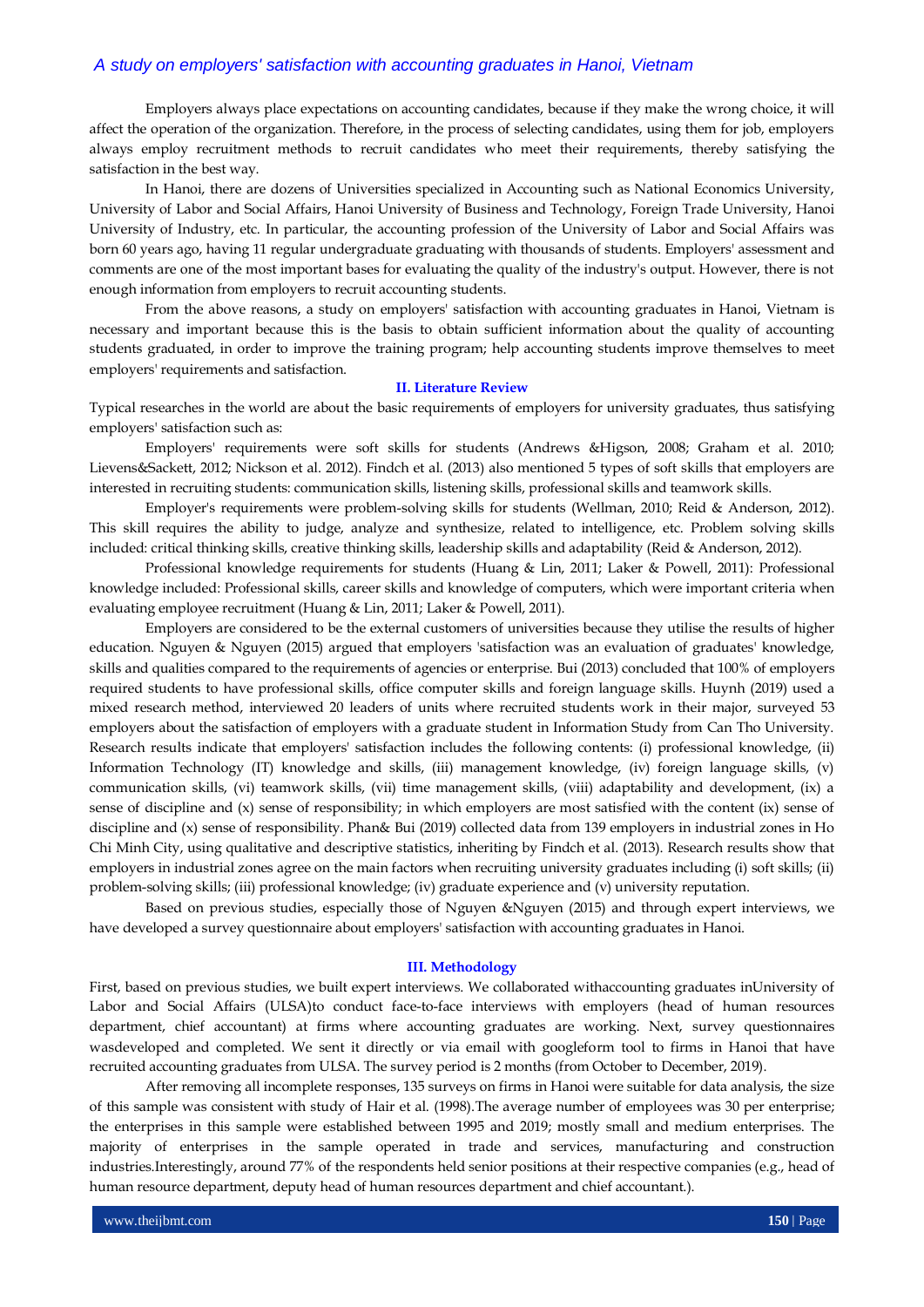The questionnaire included three main parts. The first section was general information of participants. The second section sought information about the surveyed units. The third section employers' satisfaction with accounting graduates in Hanoi, (see table 1).

SPSS is a tool to support us to have descriptive statistics, Cronbach's Alpha and ANOVA for evaluating and measuring employers' satisfaction with accounting graduates in Hanoi.

| Code            | <b>Scale</b>                                           | <b>Sources</b>                                             |
|-----------------|--------------------------------------------------------|------------------------------------------------------------|
|                 | Employers' satisfaction with accounting graduates (ES) |                                                            |
| ES1             | Professional working<br>ethics<br>of                   | Andrews & Higson(2008); Graham et al. (2008); Lievens &    |
|                 | accounting graduates                                   | Sackett(2012); Nickson et al. (2012); Finch et al. (2013), |
|                 |                                                        | Nguyen & Nguyen (2015), Phan & Bui (2019)                  |
| ES <sub>2</sub> | Intelligence, agility and carefulness                  | Wellman(2010); Reid & Anderson (2012), Nguyen & Nguyen     |
|                 | of accounting graduates                                | (2015)                                                     |
| ES3             | Sociability and high responsibility                    | Andrews & Higson(2008); Graham et al. (2008); Lievens &    |
|                 | of accounting graduates                                | Sackett(2012); Nickson et al. (2012); Finch et al. (2013), |
|                 |                                                        | Nguyen & Nguyen (2015), Huynh (2019), Phan & Bui (2019)    |
| ES4             | Professional<br>competencies<br>of                     | Huang & Lin(2011; Laker & Powell (2011), Bui (2013),       |
|                 | accounting graduates                                   | Nguyen & Nguyen (2015), Huynh (2019)                       |
| ES <sub>5</sub> | Accounting graduates are fluent in                     | Huang & Lin(2011; Laker & Powell (2011), Bui (2013),       |
|                 | office<br>computing,<br>accounting                     | Nguyen & Nguyen (2015), Huynh (2019)                       |
|                 | software and computer skills                           |                                                            |
| ES <sub>6</sub> | Foreign<br>language<br>ability<br>of                   | Bui (2013), Nguyen & Nguyen (2015), Huynh (2019)           |
|                 | graduates in accounting                                |                                                            |
| ES7             | Honesty of accounting graduates                        | Nguyen & Nguyen (2015), Huynh (2019)                       |
| ES <sub>8</sub> | Ability to observe, analyze and                        | Wellman(2010); Reid & Anderson (2012), Huang & Lin(2011;   |
|                 | synthesize of accounting graduates                     | Laker & Powell (2011), Nguyen & Nguyen (2015), Huynh       |
|                 |                                                        | (2019)                                                     |
| ES <sub>9</sub> | Ability to work under<br>high                          | Wellman(2010); Reid & Anderson (2012), Nguyen & Nguyen     |
|                 | pressure, know how to manage the                       | (2015), Huynh (2019)                                       |
|                 | time of accounting graduates                           |                                                            |
| <b>ES10</b>     | Ability to communicate and behave                      | Andrews & Higson(2008); Graham et al. (2008); Lievens &    |
|                 | skillfully of accounting graduates                     | Sackett(2012); Nickson et al. (2012); Finch et al. (2013), |
|                 |                                                        | Nguyen & Nguyen (2015), Huynh (2019), Phan & Bui (2019)    |

## **Table 1:** Attributes (indicators) ofemployers' satisfaction with accounting graduates

## **IV. Research Results**

# IV.1. Descriptive Statistics

|                        |           |         | Cumulative |
|------------------------|-----------|---------|------------|
|                        | Frequency | Percent | Percent    |
| Gender                 |           |         |            |
| Male                   | 65        | 48.1    | 48.1       |
| Femal                  | 70        | 51.9    |            |
| <b>Business sector</b> |           |         |            |
| Manufacturing          | 60        | 44.4    | 44.4       |
| Trade and services     | 40        | 29.6    | 74.1       |
| Construction           | 35        | 25.9    | 100.0      |
| Total                  | 135       | 100.0   |            |

Table 2 shows that among the 135 respondents, about 48.1% were male while the remaining 70 (51.9%) were female. Of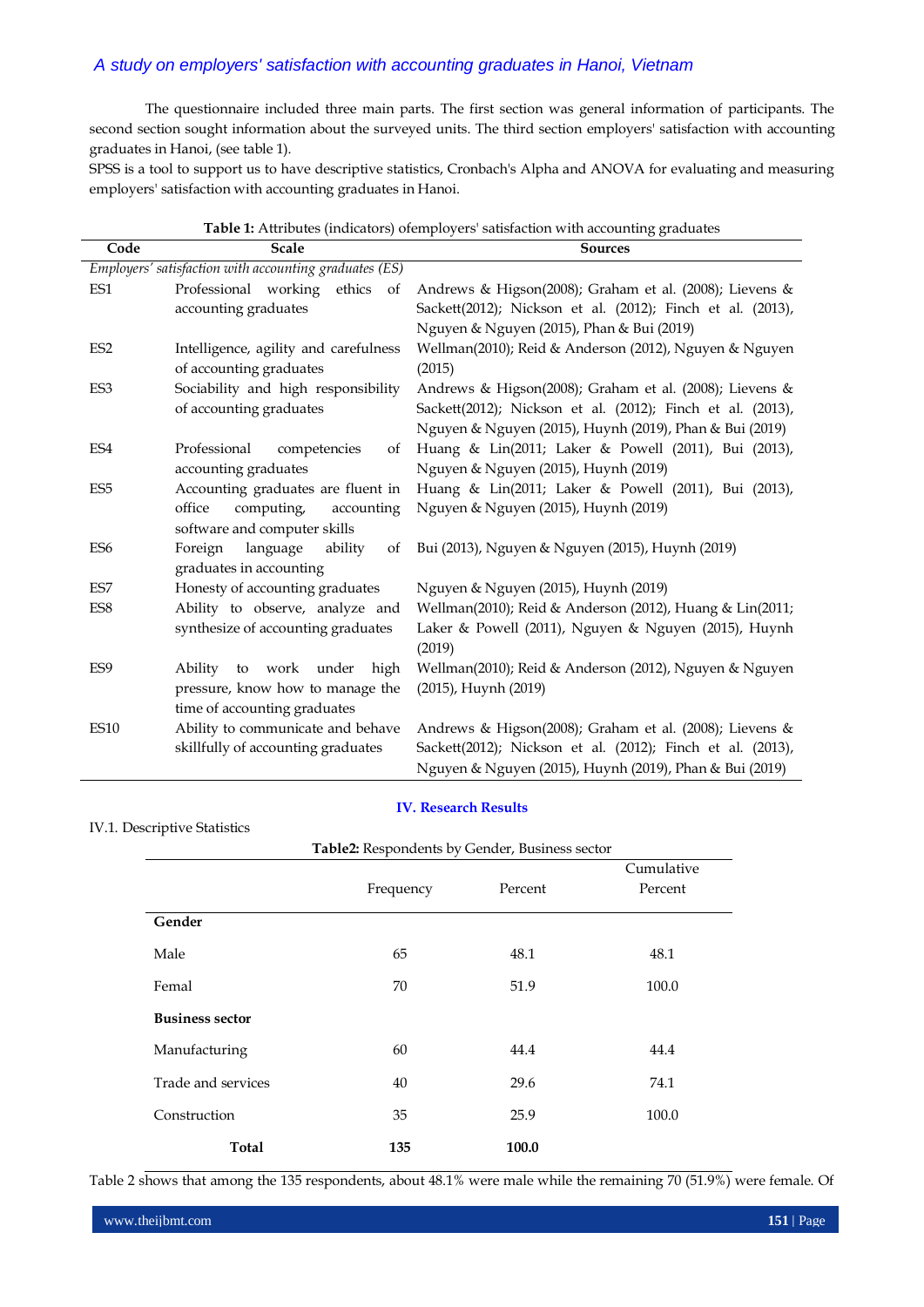these, 60 of them (or 44.4%) working at Manufacturing enterprises, 40 of them (or 29.6%) working at Trade and services enterprises, and 25.9% of the participants working at Construction enterprises.

|                       | ${\bf N}$ | Minimum | with accounting graduates<br>Maximum | Mean | Std. Deviation |
|-----------------------|-----------|---------|--------------------------------------|------|----------------|
|                       |           |         |                                      |      |                |
| ES1                   | 135       | $1.0\,$ | 5.0                                  | 3.59 | .957           |
| ES <sub>2</sub>       | 135       | $1.0\,$ | $5.0\,$                              | 3.58 | 1.068          |
| ES3                   | 135       | $1.0\,$ | 5.0                                  | 3.40 | 1.024          |
| ES4                   | 135       | $1.0\,$ | 5.0                                  | 3.41 | 1.060          |
| ES <sub>5</sub>       | 135       | $1.0\,$ | $5.0\,$                              | 3.61 | .882           |
| ES <sub>6</sub>       | 135       | $1.0\,$ | $5.0\,$                              | 3.56 | 1.012          |
| ES7                   | 135       | $1.0\,$ | $5.0\,$                              | 3.55 | 1.027          |
| ES8                   | 135       | $1.0\,$ | 5.0                                  | 3.62 | 1.028          |
| ES9                   | 135       | $1.0\,$ | $5.0\,$                              | 3.44 | 1.048          |
| <b>ES10</b>           | 135       | $1.0\,$ | $5.0\,$                              | 3.46 | .983           |
| Valid N<br>(listwise) | 135       |         |                                      | 3.52 |                |

**Table3:** Descriptive analysis of attributes of employers' satisfaction

Table 3 indicates that the respondents agree with the dependent variables of "employers' satisfaction with accounting graduates", where ten (10) attributes were quite high with an average of 3.52 compared with the highest of the Likert 5 point scale. All these ten (10) attributes were rated at an average of 3.4 or higher.

## IV.2. Cronbach's Alpha

Employers' satisfaction with accounting graduates has been measured by the Cronbach's Alpha. Results of testing Cronbach's alpha of attributes are presented in Table 4 below.

| <b>Table4:</b> Results of Cronbach s Alpha Testing of Attributes               |                                    |              |                          |                  |  |  |  |
|--------------------------------------------------------------------------------|------------------------------------|--------------|--------------------------|------------------|--|--|--|
|                                                                                | Scale Mean if<br>Scale Variance if |              | Corrected Item-          | Cronbach's Alpha |  |  |  |
|                                                                                | Item Deleted                       | Item Deleted | <b>Total Correlation</b> | if Item Deleted  |  |  |  |
|                                                                                |                                    |              |                          |                  |  |  |  |
| Employers' satisfaction with accounting graduates (ES): Cronbach's Alpha: .654 |                                    |              |                          |                  |  |  |  |
|                                                                                |                                    |              |                          |                  |  |  |  |
| ES1                                                                            | 31.61                              | 14.045       | .324                     | .631             |  |  |  |
| ES <sub>2</sub>                                                                | 31.62                              | 13.744       | .331                     | .633             |  |  |  |
|                                                                                |                                    |              |                          |                  |  |  |  |
| ES3                                                                            | 31.80                              | 13.460       | .383                     | .639             |  |  |  |
|                                                                                |                                    |              |                          |                  |  |  |  |
| ES4                                                                            | 31.79                              | 13.748       | .333                     | .631             |  |  |  |
|                                                                                |                                    |              |                          |                  |  |  |  |
| ES <sub>5</sub>                                                                | 31.59                              | 13.915       | .367                     | .632             |  |  |  |
|                                                                                |                                    |              |                          |                  |  |  |  |
| ES <sub>6</sub>                                                                | 31.64                              | 13.380       | .398                     | .633             |  |  |  |
| ES7                                                                            | 31.65                              | 12.632       | .398                     | .640             |  |  |  |
|                                                                                |                                    |              |                          |                  |  |  |  |
| ES8                                                                            | 31.58                              | 11.664       | .343                     | .622             |  |  |  |
|                                                                                |                                    |              |                          |                  |  |  |  |
| ES9                                                                            | 31.76                              | 11.973       | .384                     | .629             |  |  |  |
|                                                                                |                                    |              |                          |                  |  |  |  |
| ES <sub>10</sub>                                                               | 31.74                              | 12.701       | .321                     | .636             |  |  |  |
|                                                                                |                                    |              |                          |                  |  |  |  |

**Table4:** Results of Cronbach's Alpha Testing of Attributes

The results also show that attributes of the dependent variables have Cronbach's Alpha coefficients that are greater than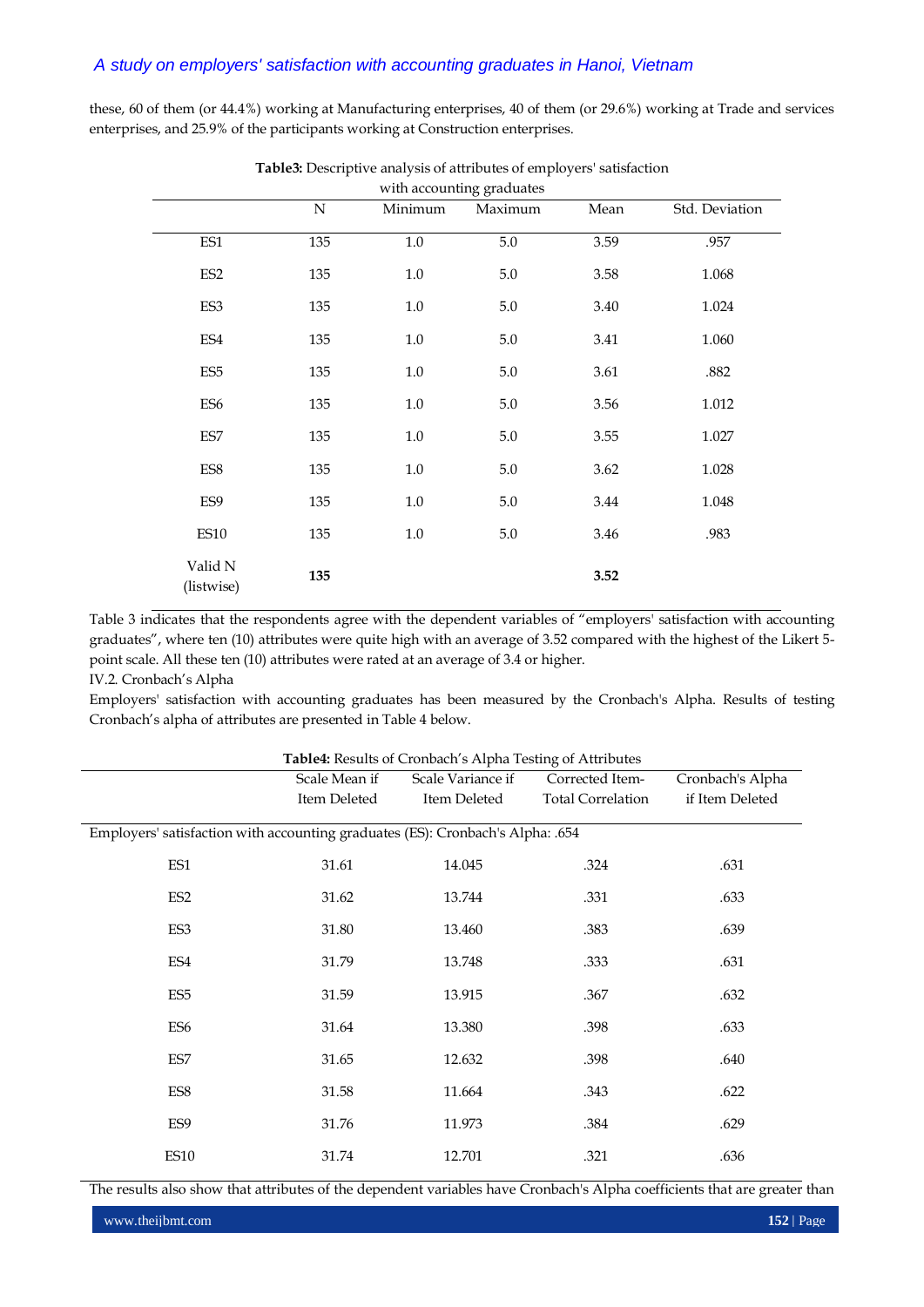0.6, and the correlation coefficients of all attributes are greater than 0.3. So, all the attributes of the dependent variables are statistically significant (Hoang and Chu, 2008; Hair et al, 2009).

IV.3. ANOVA analysis

 $E<sub>C</sub>$ 

ANOVA test helps us perform a comparison for the results of the evaluation of Employers' satisfaction with accounting graduates between the three subjects, including manufacturing enterprises; trade and services enterprises and construction enterprises in Hanoi, Vietnam.

| ĽJ        |                          |                |                        |             |              |      |  |
|-----------|--------------------------|----------------|------------------------|-------------|--------------|------|--|
|           | Levene Statistic<br>.285 |                | df1<br>df2<br>132<br>2 |             | Sig.<br>.753 |      |  |
|           |                          |                |                        |             |              |      |  |
| <b>ES</b> | Table 6: Anova           |                |                        |             |              |      |  |
|           |                          | Sum of Squares | Df                     | Mean Square | F            | Sig. |  |
|           | <b>Between Groups</b>    | 1.029          | 2                      | .514        | 3.527        | .032 |  |
|           | Within Groups            | 19.247         | 132                    | .146        |              |      |  |
|           | Total                    | 20.276         | 134                    |             |              |      |  |
|           |                          |                |                        |             |              |      |  |

#### **Table5:** Test of Homogeneity of Variances

Table 5 & table 6 show that Sig Levene Statistic of .753 is more than 0.05, which means that the variance between the options of the qualitative variable above (different business sector) is not different and Sig. = .032 isless than 0.05, which indicates that there is, statistically, significant difference in the level of Employers' satisfaction with accounting graduates between the mentioned three groups of business sector (Hair et al. 2009; Hoang and Chu, 2008).

### **V. Discussion and administrative implications**

V.1. Professional working ethics of accounting graduates

Besides working skills, the strict spirit at work and professional manners are the points that employers are satisfied with accounting candidates, accounting staff. Many employers have eliminated accounting candidates during the probationary period because they are not satisfied with this property.

Accounting work need strict and high mental concentration, when accountants lack serious work spirit, it is easy to make mistakes, which can lead to unpredictable consequences. The spirit and working style must always be trained in each accountant.

V.2. Intelligence, agility and care of accounting graduates

Accounting vouchers, accounting reports, accounting records, etc. are always associated with numbers, so accountants must always handle the figures. In addition, for tax accounting, every year, there are changes in tax laws, guiding circulars, regulations, etc. so graduates from the accounting industry need to be able to handle them to improve work efficiency as well as meet the accounting information in time and accurately. Therefore, in addition to professional qualifications, accounting graduates need intelligence, agility and carefulness to meet employers' satisfaction.

In organizations, businesses, the job of an accountant is not only to sit in the office, but also to deal with many things outside the office. The sensitivity of a professional accountant is to observe, grasp the accounting information system in the organization, use strategic management accounting (SMA) techniques such as customer accounting and competitors accounting, etc. to be able to come up with timely solutions to help businesses be "one step ahead".

One of the job characteristics of the accountant is to attach year-round accounting documents (accounting records, accounting documents, contracts, etc.) with data on the financial situation of the organization. The accounting department makes an important contribution to the survival and development of an organization. Therefore, graduates of accounting need to know how to arrange accounting documents for the most scientific, most convenient for searching and archiving. Therefore, in addition to the basic requirements of ethical and professional standards, graduates of accounting must be careful, tidy and scientific.

V.3. Sociability and high responsibility of accounting graduates

Employers will be more satisfied when graduates of accounting take accountability and become harmony to be able to work in groups. Accounting work requires accountants to have independent and teamwork skills. When working in groups, accountants will accumulate, learn more experience and add knowledge. Accountants actively prepare the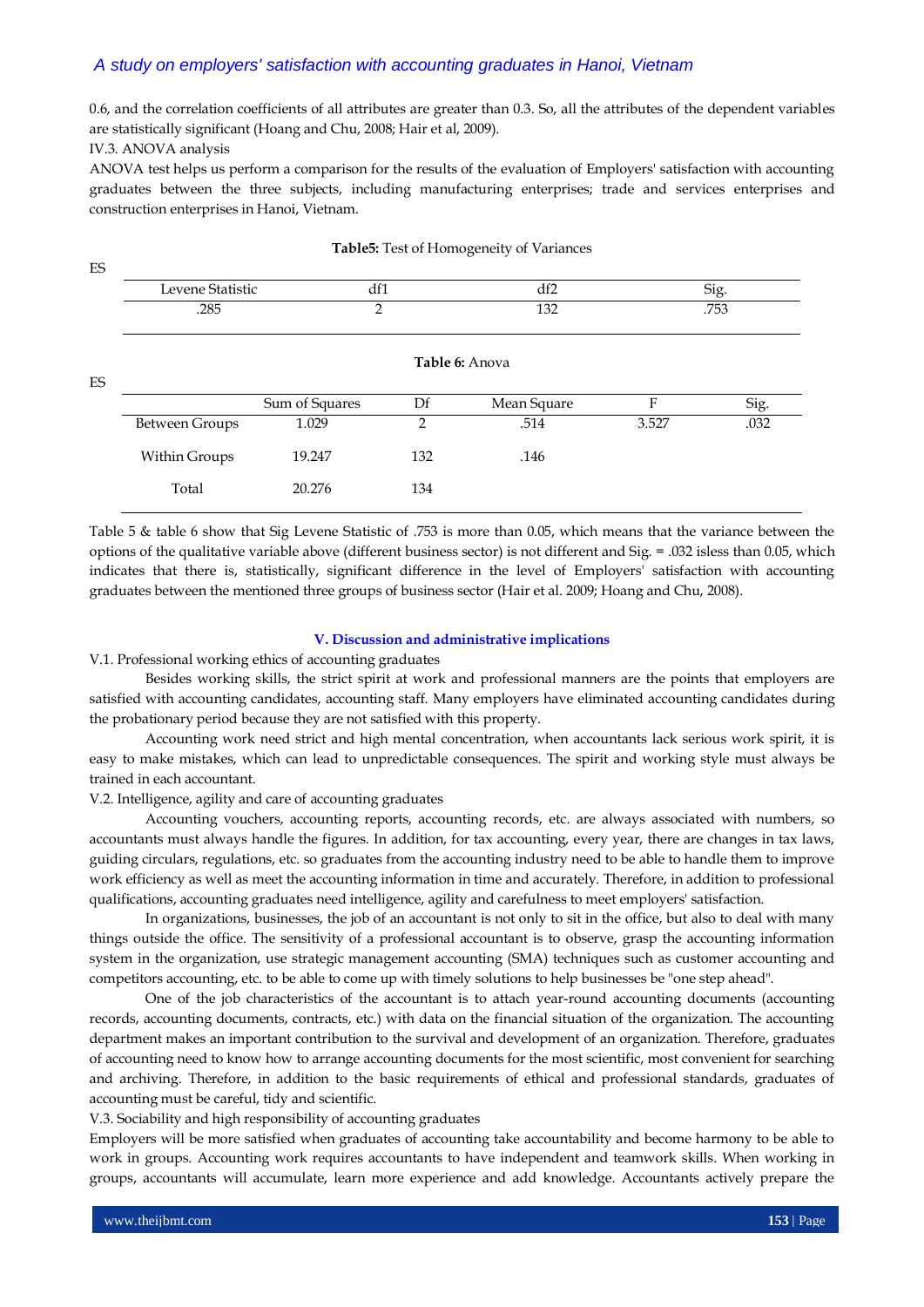psychology of getting along with colleagues, with people around them, with a spirit of cooperation in work, respect for differences, listening, sharing, which satisfy employers and make them pay more attention to the position they need. V.4. Professional competencies of accounting graduates

Professional competence of accountants was one of the mandatory criteria for people who are responsible for managing and operating accounting service-providing enterprises, representatives of accounting service-trading households or people who directly provide accounting services of enterprises and households (National Assembly, 2015).The professional competence of accountants is expressed in the course of work, such as: the ability to prepare, present and analyze accounting reports; statistical ability; financial analysis; ability to manage corporate finance; ability to advise and contribute ideas, etc. Therefore, accountants must firstly meet the basic requirements of high professional qualifications; constantly improve professional qualifications.

## V.5. Accounting graduates are fluent in office computing, accounting software and computer skills

Being proficient in office informatics is one of the necessary conditions for office workers in general, accounting in particular. In addition, most organizations and businesses use accounting software at work, so accounting staff being proficient in accounting software are also considered mandatory.

The Industrial Revolution 4.0 in general and blockchain technology in particular have removed some businesses, but also created new jobs, or new businesses. Thus, the knowledge training in universities, even the practice are not necessarily guaranteed for accountants. Therefore, graduates of accounting must not only understand the theory, be proficient in practice, be knowledgeable in technology but also have to grasp the trends and visualize new accounting processes in the process of doing job.

### V.6. Foreign language ability of graduates in accounting

Foreign language skills of accounting graduates are interested in by Foreign Direct Investment (FDI) enterprises. In enterprises with 100% foreign capital, the financial statements are prepared in two sets, one set complying with Vietnam accounting standards (VAS), one set complying with international financial reporting standards (IFRS) or accounting standards in the country in which the holding company is located (Do &Tran, 2017). Therefore, using English fluently will help accountants understand and apply IFRS. In addition, the accounting work in FDI enterprises involves economic laws, commercial law, competition law, labor law, etc. in the country and other partners'. The accountant must then have a thorough understanding of the law, the standard system of the partner to make it easier in the process of work, consultancy, cooperate with the other partners'.

#### V.7. Honesty of accounting graduates

One of the most important qualities of an accountant is honesty. Accounting requirements include: Reflecting truthfully and objectively the current situation, the nature of the incident, the content and value of economic and financial operations (National Assembly, 2015). In addition, one of the accounting tasks is: Checking and supervising financial revenues and expenditures, debt collection and payment obligations; supervising the management and use of assets and the source of assets; detecting and preventing violations of the laws on finance and accounting (National Assembly, 2015). Therefore, accounting graduates who want to survive long in the profession need to build the trust of the board of directors. There may be a number of mistakes and errors in the course of work, but honest accountants must report truthfully, be willing to accept discipline and be responsible for remedying consequences. This is one of the criteria that the accountant needs to score for the satisfaction of the employer, this can compensate for other weaknesses of the accounting staff.

#### V.8. Ability to observe, analyze and synthesize of accounting graduates

Accounting tasks include: Collecting and processing accounting information and data according to accounting subjects and contents, accounting standards and accounting regimes; Analyzing accounting information and data; advising and proposing solutions to management requirements and economic and financial decisions of accounting units; Providing accounting information and data in accordance with the law, etc. (National Assembly, 2015). This shows that accountants need to be able to observe in order to respond promptly to arising economic operations, thereby analyzing and synthesizing them appropriately.

#### V.9. Ability to work under high pressure, know how to manage the time of accounting graduates

Accounting requirements include: Fully reflecting the economic and financial operations arising in accounting vouchers, accounting records and financial statements; in time reflecting accounting information and data; Clearly, easily and accurately reflecting accounting information and data; Accounting information and data must be continuously reflected from the generation to the end of economic and financial activities, from the establishment to the termination of operation of the accounting units; accounting data of this period must be immediately follow accounting data of the previous period; Classifying, arranging accounting information and data in order, systematically and comparably, verifiably (National Assembly, 2015). It has proven that the accounting job is one of the jobs that are under the most severe pressure, the pressure increases at times such as the end of the accounting period, the end of the year or the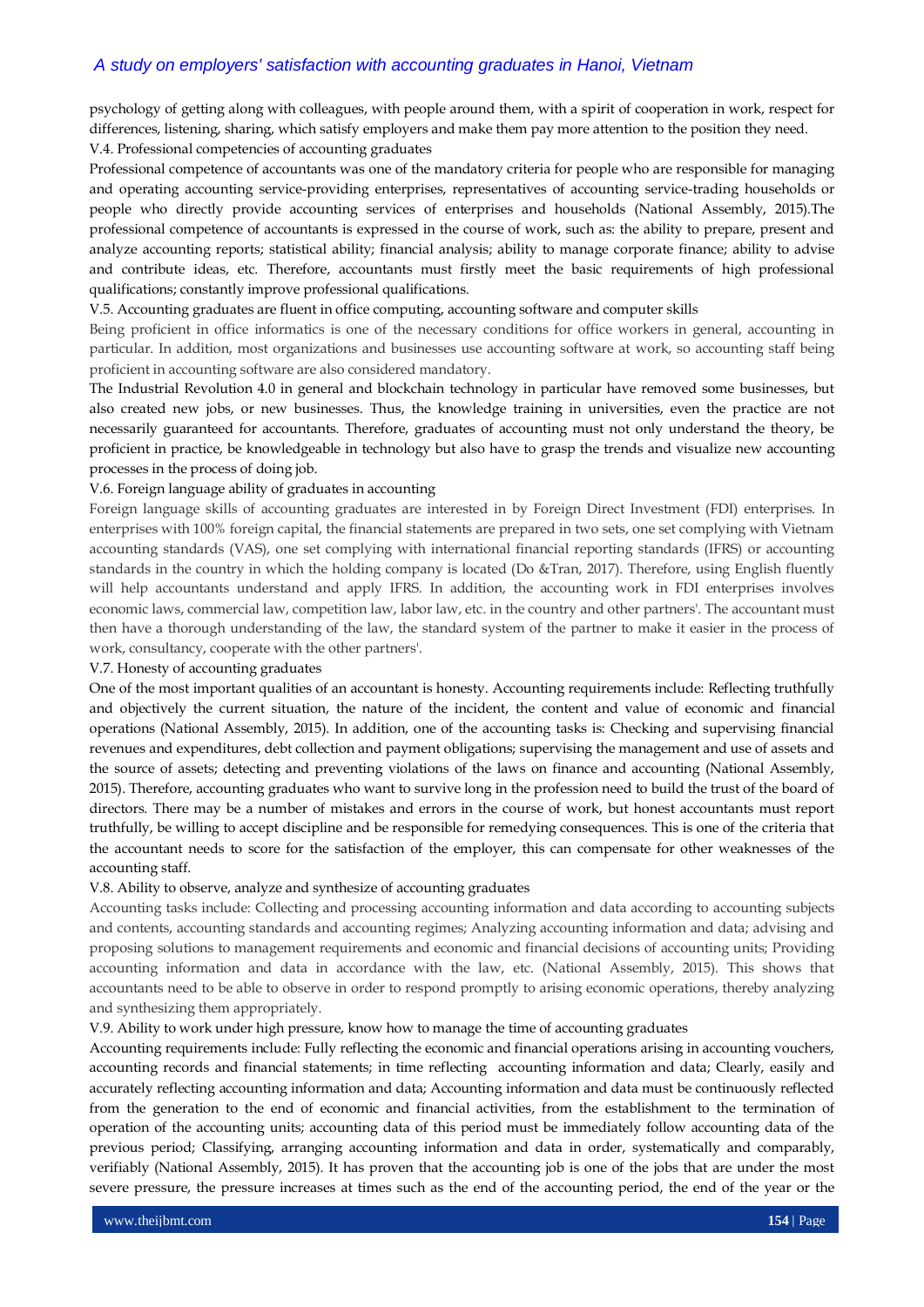financial reporting season ... Therefore, accounting graduates must be familiar with the stress of work, and at the same time, must know how to arrange a time to be able to complete the assigned work. Thus, the employer will be more satisfied with the accountant.

V.10. Ability to communicate and behave skillfully of accounting graduates

The communication and behavioral ability of accounting graduates is applied in their daily lives and especially in jobs such as: accounting graduates being the presenter in front of director, the organization's colleagues about the organization's financial situation; presenting advice to administrators; discussing, exchanging work with colleagues in the accounting department and other departments in the organization; talking to customers, suppliers, etc. In order to convey the report in a way that is easy to understand, the ability to express is essential for accountants with the use of clear, coherent and accurate language. The ability to communicate and behave is also an advantage that accountants can create sympathy with colleagues and, importantly, persuade customers of the organization, etc.

#### **VI. Conclusion**

The results of previous studies and the results of this study show that employers assess that trained accounting students in Hanoi are agile, creative and able to meet the employers' satisfaction, etc. but lacking soft skills, especially critical thinking, creativity, low technology compliance. Thereby reducing competitiveness in the labor market, jobs as well as reducing labor productivity in organizations and businesses. Meanwhile, Industry Revolution 4.0 in general, cloud technology and big data bring great benefits to the accounting field thanks to storage capacity, network security assurance. This is threatening the profession of accountant or related work. Therefore, accountants need to improve themselves such as: improving expertise, capacity, ability, etc. to meet the conditions of international practice, improve their position and expand the scope of conducting occupations in a new context; each accountant needs to update knowledge and qualifications to access to achievements of Industry Revolution 4.0 to meet employers' satisfaction. In order to do this, it is necessary to have a synchronous solution from related subjects, including: management agencies (Completing accounting strategies and standards, synchronizing in applying the achievements of Industry Revolution 4.0 to accounting field, etc.); training institutions such as universities, training centers, etc. (Innovating training methods; training programs, improving the quality of curriculum with knowledge, attaching to reality and attaching to the development trend of Industry Revolution 4.0,etc.); organizations, businesses (improving policies, incentives, salaries, reasonable bonuses to find and retain qualified accountants; enterprises need to coordinate closely with universities in determining direction of accounting training according to market demand, accounting training to satisfy employers' satisfaction).

#### **References**

- [1]. Andrews, J. &Higson, H. (2008). Graduate employability, soft skills versus hard businessknowledge: A European study. *Higher Educcation in Europe*, 33(4), 411-422.
- [2]. Bhaerman, R., & Spill, R. (1998). A dialogue on employability skills: how can they be taught? *Journal of Career Development,* 15(1), 41-52.
- [3]. Bui, H. P.(2013). Employers need Library Information students to know what skills? *Journal of Information and Literature* (Vietnam), 5: 22-29.
- [4]. Do, D. T., & Tran, M. D. (2017). Differences of Items in the Financial Statements of FDI Firms under Vietnamese Accounting and International Accounting.*Research Journal of Finance and Accounting*, 8(24), 45-53.
- [5]. Finch, D. J., Nadeau, J., & O'Reilly, N. (2012). The future of marketing education: A practitionners perspective. *Journal of Marketing Education,* 35(1), 54-67.
- [6]. Finch, D. J., Hamilton, L.K., Baldwin.R., &Zehner, M. (2013).An exploratory study of factors affecting undergraduate employability.*Education and training,* 55(7), 681-704.
- [7]. Graham, A. S., Willett, C., & Hampton, M. (2008). What not to write: an intervention in written communication skills for accounting students. *International journal of Management Education,* 8(2), 67-74. DOI:10.3794/ijme.82.265.